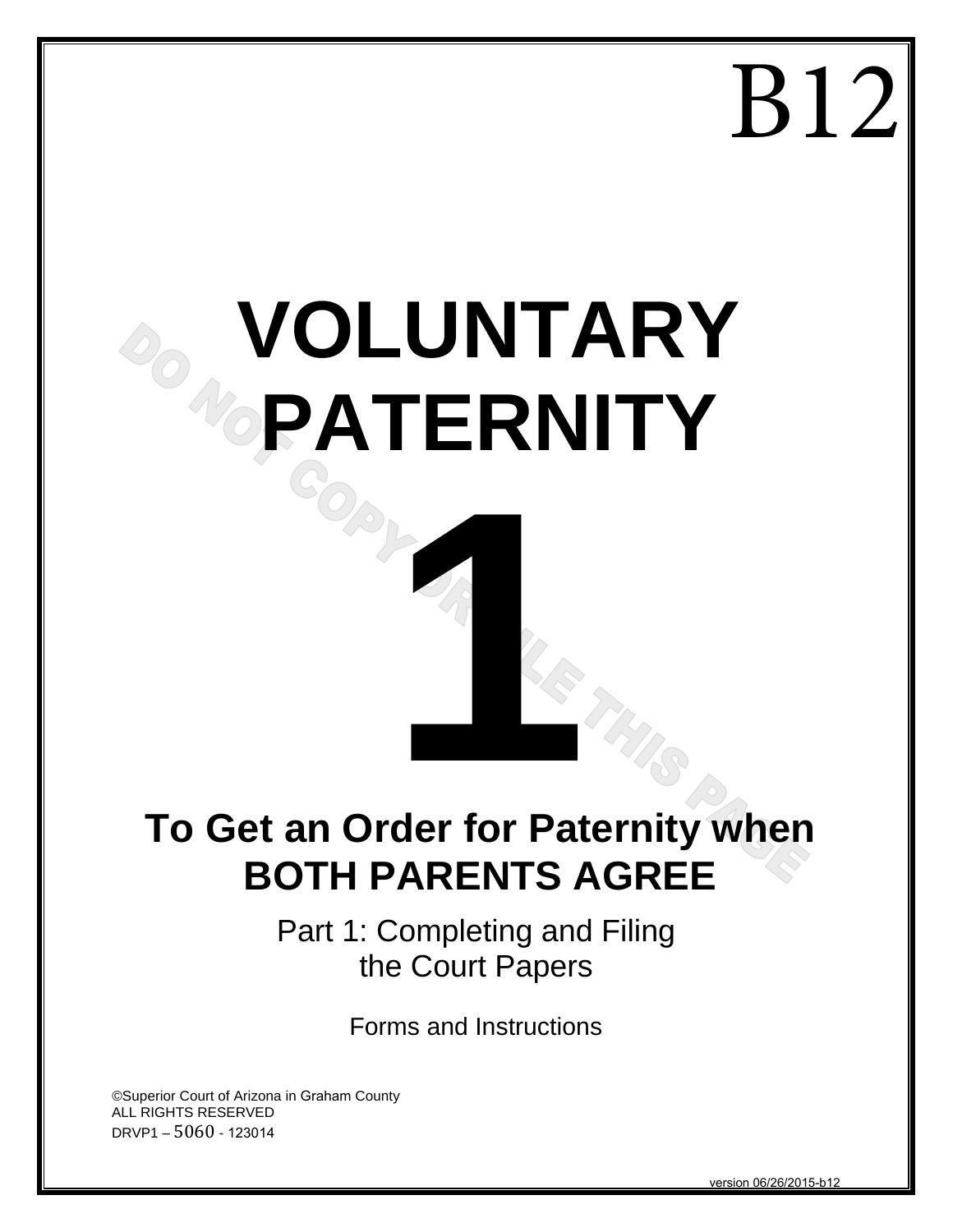### **SELF-SERVICE CENTER**

## **VOLUNTARY PATERNITY CHECKLIST**

### *You may use the forms and instructions in this packet only if . . .*

- You are the biological parents of the minor children (or child) born out of wedlock, which means • the mother was not married at the time of the birth, **AND**
	-
	- the mother was not married at any time during the ten months immediately preceding the birth, **AND**
- You both AGREE on who the father is (or you agree to be bound by the test results from a certified laboratory), **AND**
- **You want a court order establishing paternity, AND**

**You have one of the following:**

• **Affidavit of Acknowledgment** – an agreement with the notarized or witnessed signatures of BOTH parents telling the Court that you both AGREE that the man named as father in the agreement and signing the papers as the father IS the biological father of the minor children named in the agreement (affidavit). **OR**

• **Genetic (DNA) Testing** -- both parents agree to be bound by the results of genetic testing, and you have a copy of the test results showing that the individual named as the father has not been excluded as the natural father, **AND**

 You do **not** want a court order about parenting time, legal decision making for the minor children, and child support *at this time*.\*

**\*If** you file to establish where the children will live, parenting time, and child support, within **90** days of issuance of this order, there is no additional filing fee.

### **DO** *NOT* **USE THESE FORMS IF:**

- $\checkmark$  There is already an Arizona child support order concerning the minor children in this case.
- **Anyone's** name is already listed as father on the birth certificate.

**WARNING: Signing and filing these documents will permanently affect the legal rights and responsibilities of all parties involved. Consult a lawyer to assist you in making an informed, intelligent decision.**

**READ ME:** Consulting a lawyer before filing documents with the court may help prevent unexpected results. A list of lawyers you may hire to advise you on handling your own case or to perform specific tasks, as well as a list of court-approved mediators can be found on the Self-Service Center website.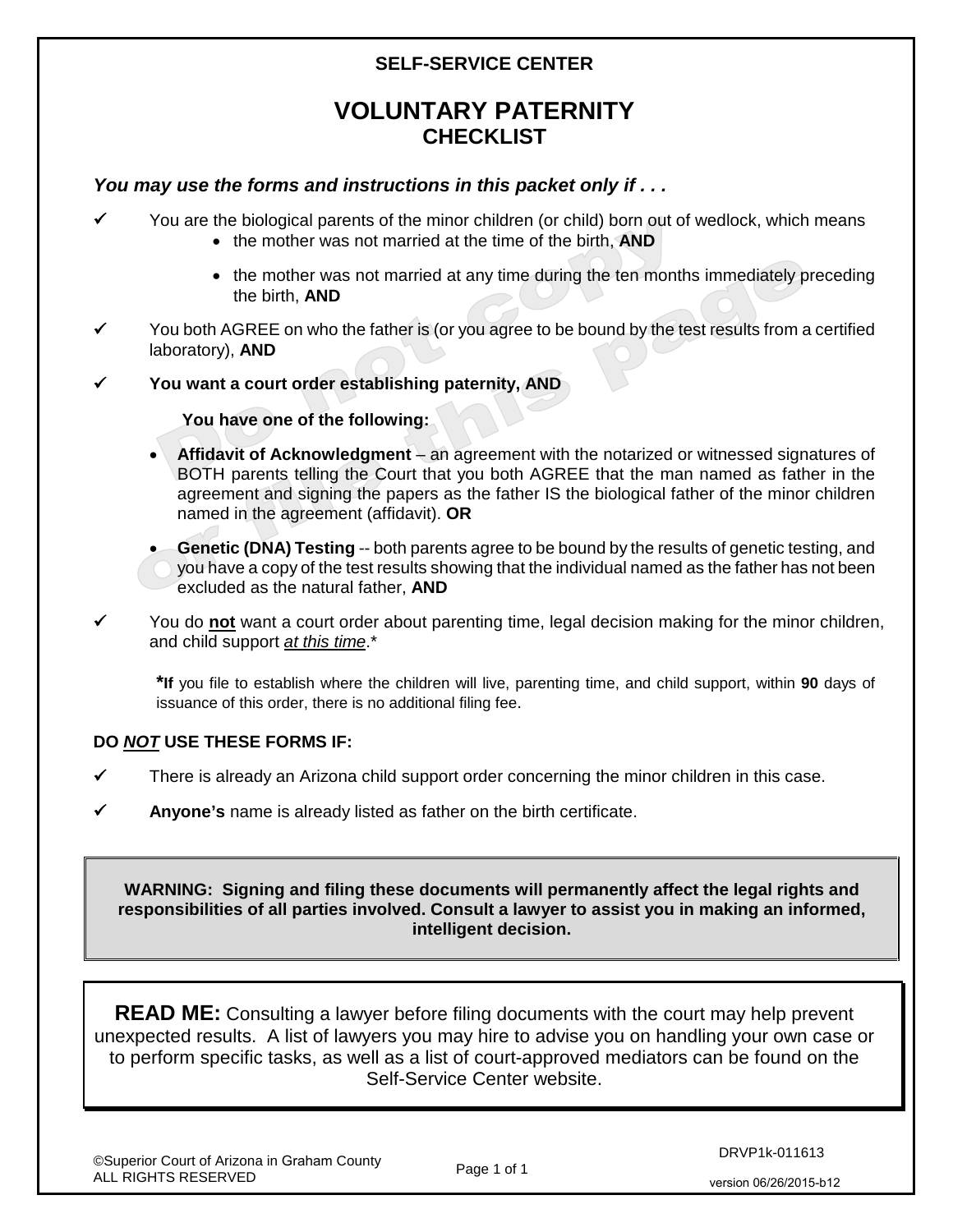### **SELF-SERVICE CENTER**

### **VOLUNTARY PATERNITY A.R.S. § 25-812 PROCEDURES**

### **WHEN YOU HAVE COMPLETED ALL FORMS:**

- Make one copy of the *"Voluntary Acknowledgment of Paternity," and* any necessary attachments (such as a lab report)**\*, and make two (2) sets of copies of** the *"Order of Paternity"*.
- Separate your documents into two sets: one set of originals and one set of copies (2).
- The ORIGINAL set should include: (1) "*Family Court Cover Sheet*," (1) "*Voluntary Acknowledgment*," (1) "*Order of Paternity*," *AND* the lab report (*if* you checked "Genetic Testing" in **(8).**
- The COPIES should include: (1)"*Voluntary Acknowledgment*" (2)"*Order of Paternity*," and (1) lab report**.\***

\*if you checked the box for "Genetic Testing" in **(8)** on the "*Voluntary Acknowledgment"*.

**NOTE: Presenting a certified copy of the current birth certificate(s)** (if any) **of the child(ren) AND of both parents (or other legal document showing the complete current legal names of the parents) will help ensure the correct information is entered.**

Take both sets of papers to the Office of the Clerk of the Superior Court at the Graham County courthouse location:

> Graham County Clerk of the Court 800 W. Main Street Safford, Az 85546

**FEES:** A list of current fees is available from the Self Service Center and from the Clerk of Court's website.

If you cannot afford the filing fee and/or the fee for having the papers served by the Sheriff or by publication, you may request a deferral (payment plan) when you file your papers with the Clerk of the Court. Deferral Applications are available at no charge from the Self-Service Center.

Hand both sets (2) of your court papers to the Clerk along with the filing fee.

The Clerk will sign and file the original Paternity Order and return a signed and stamped copy to you. The Clerk will also forward a copy of the Order to the Arizona Department of Vital Records where they will enter the new information on the birth records and to the Attorney General's office as well. "Certified" copies of the Order are available for an additional fee.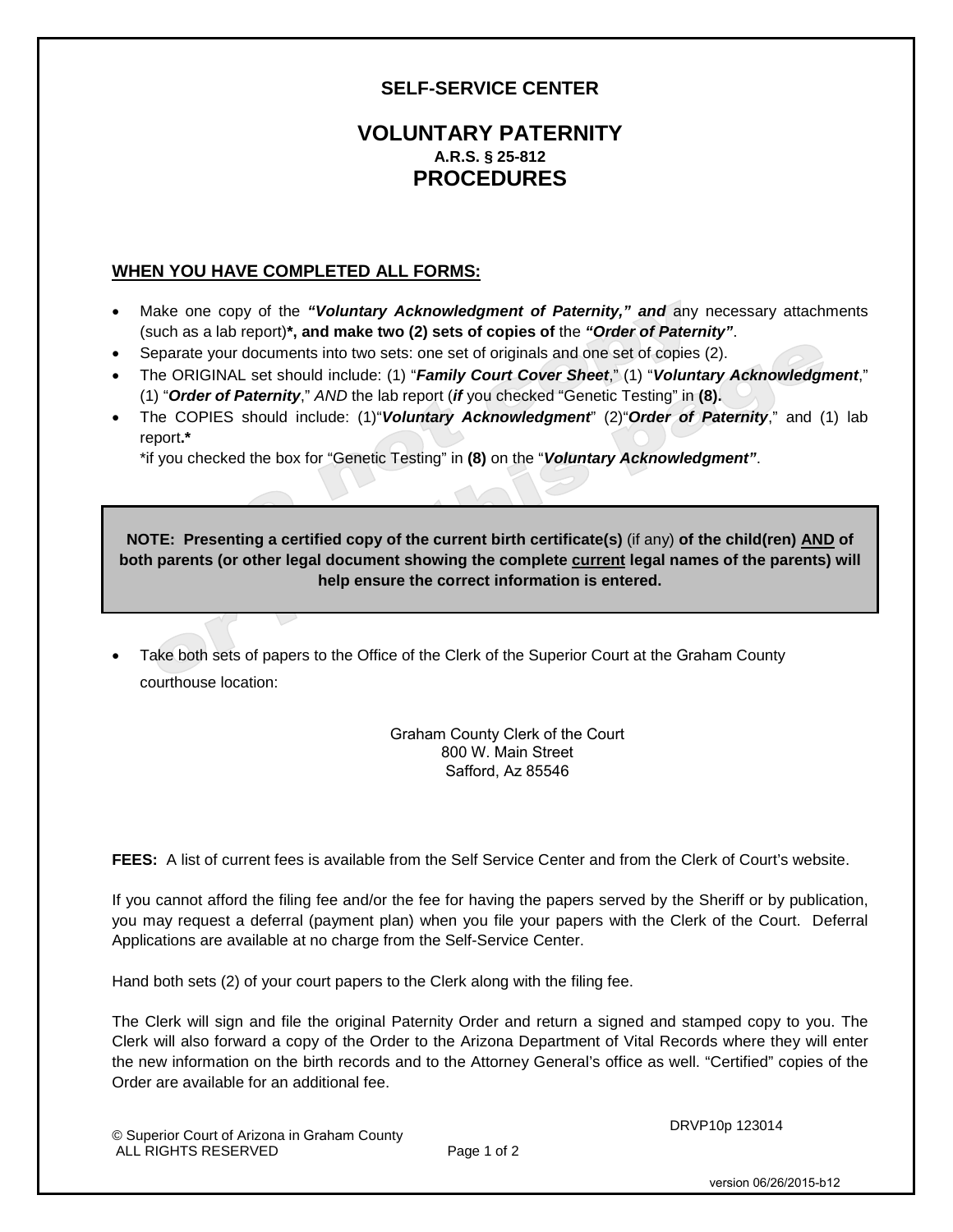**NOTE: After a Paternity Order is issued, either parent may file a request for Parenting Time (Visitation), Custody, or Support.** *IF* **that request is filed within 90 days after the Paternity Order is issued, and in the same county, there is no additional filing fee. (A.R.S. § 25-812(c)).** 

### **OBTAINING A COPY OF A NEW ARIZONA BIRTH CERTIFICATE:**

Arizona birth certificates are maintained by the Office of Vital Records, Department of Health Services at:

The State Vital Records Office at 1818 W. Adams, Phoenix, AZ. 85007, is only available for mail-in service. Vital Records general telephone number is 602-364-1300. Please call for another walk-in location. A fee is required for a change to any birth certificate.

For detailed information, see the Vital Records web site.

If you want a copy of the **NEW** Arizona birth certificate, allow three to six weeks for the change to be processed. Then, contact the **Office of Vital Records (Telephone (602) 364-1300**). They will prepare the new certificate upon all of the following:

- 
- petition
	- payment of a fee, and
	- presentation of personal identification. (It is helpful to have a copy of the **Order of Paternity** with you.)

Records may also be ordered online.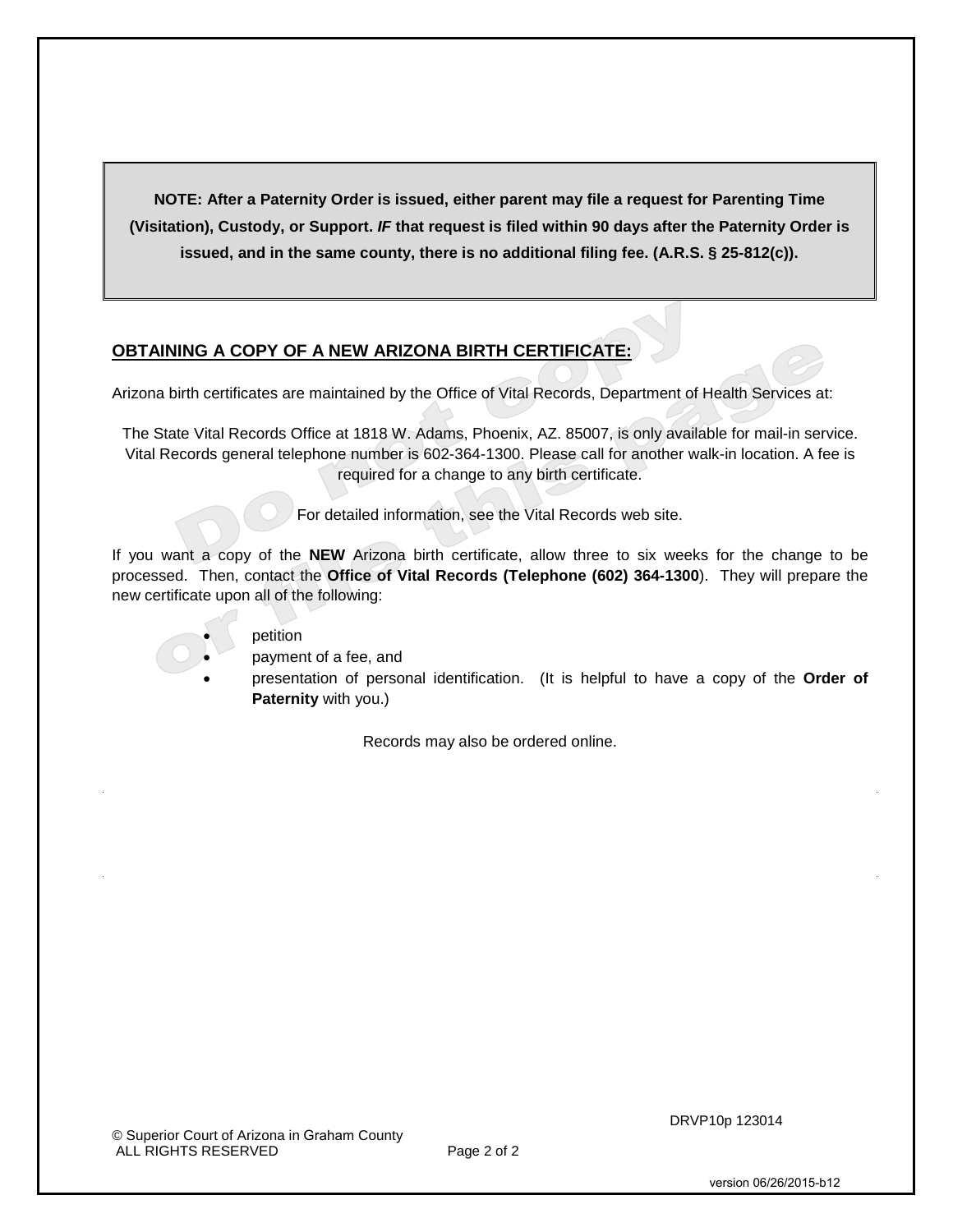## **VOLUNTARY ACKNOWLEDGMENT OF PATERNITY**

### **INSTRUCTIONS: How to Complete All Forms**

**TO COMPLETE THESE FORMS YOU WILL NEED:** the notarized or witnessed signatures of **both** the biological father and mother on the *Voluntary Acknowledgment* form. You will also need a lab report if you checked "Genetic Testing" in item **(8)** on the *Acknowledgment*.

### **1st Form: "FAMILY COURT COVERSHEET" (All Forms: TYPE OR PRINT IN BLACK INK)**

**Case Type:** Check only one box that matches the legal procedure for which you are filing the documents in this packet: **[x] Paternity.**

**Information about the Petitioner, the person filing these papers:** Write in the information requested in the space provided. If you do not have a cell phone or email address, leave those spaces blank. If your address and telephone numbers are protected, write **"Protected"**; you do not need to fill in this information. However, you must let the Clerk of the Court know how to reach you. If a lawyer represents you, the Petitioner, you must also write in the lawyer's name and bar number.

**Information about the Respondent, the other biological parent:** Write in the information requested for the Respondent. If some of the information requested does not apply, leave those spaces blank, otherwise fill in all spaces for which you know or can find the requested information.

**Minor Children Involved:** List the name(s), date(s) of birth for any minor child(ren) involved in this specific case.

**NIGHT AND/OR SATURDAY COURT: Leave blank. Does not apply to this situation as no hearing is required.**

### **2nd Form: "VOLUNTARY ACKNOWLEDGMENT OF PATERNITY"**

Match each numbered instruction to the same numbered item on the Acknowledgment and Affidavit.

- (1) At top, left: Fill in the name, address, and phone number of the person filing the form.
- (2) List the name of the parent who is filing this document on the line for "Petitioner" and the name of the other parent on the line for "Respondent".
- (3) Leave this item blank. The Court will provide the case number.
- (4) Fill in the ATLAS number IF one has been assigned; if none, leave blank.
- (5) List the name(s) of the child(ren) for whom you want to the Court to issue an "Order of Paternity" on the lines marked (a), (b), and (c). Below the names write in the birthdates and place of birth in the same "abc" order. If you need to list more children, write in "Continued on next page." Attach that page and label it: "Parents Request Order of Paternity for:" and list the children's names (as (d), (e), (f). etc. as appropriate), and then their dates of birth, and places of birth as in (5) on the first page.
- (6) Fill in the information requested for the mother of the minor children.
- (7) Fill in the information requested for the biological father of the minor children including where the father was born (city, state, and country).
- (8) Mark the one box for either "Affidavit" or "Genetic Testing" as described below, that states the basis of your request for the Court to establish paternity by the person named as the natural father on the Acknowledgment.
	- **Affidavit of Acknowledgment** -- Mark this box if **both** parents are signing this acknowledgment of paternity to tell the Court that you both agree that the man named as father on the Acknowledgment IS the father, **OR**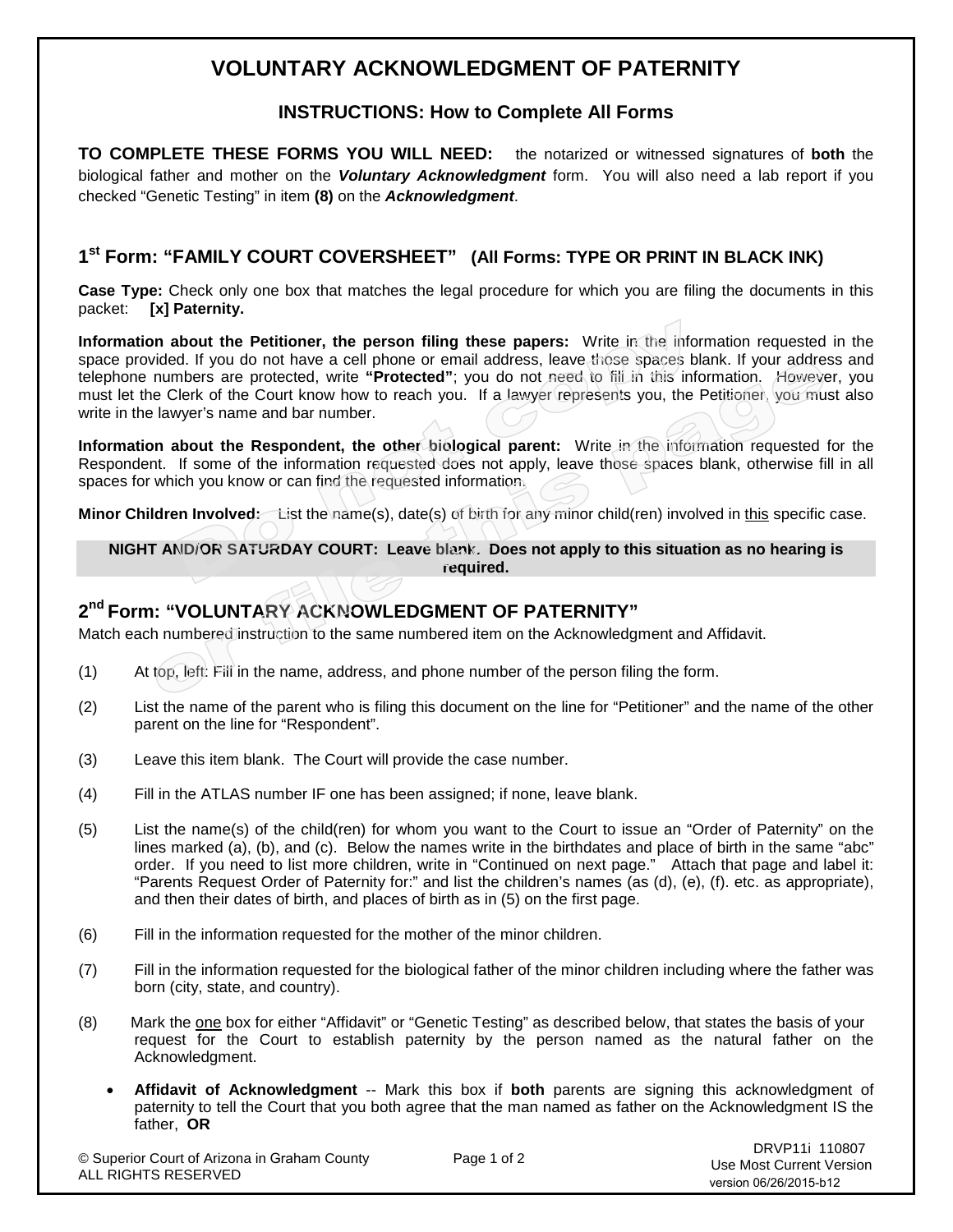- **Genetic Testing** -- Mark this box if both parents agree to be bound by the results of genetic testing and you have a copy of the test results showing that the individual named as the father has not been excluded as the biological father.
- (9) Optional: IF you want the Court to order Vital Records to change the minor children's name(s) on the birth certificate(s) (to give them the father's last name (or otherwise), list the *new name*(s) on the lines provided. List the minor children in the same (a),(b),(c) order as in (5) on the first page. If you need more lines to list additional minor children, write in "Continued on next page," attach that page and label it "Parents request for name change" and list the minor children in the same (d),(e),(f) order previously done for any "extra" children.

**Signing and filing this affidavit will permanently affect your legal rights and responsibilities relating to the children named in the** *Voluntary Acknowledgment of Paternity***. You may want to consult a lawyer before signing this document.**

(10) **SIGNATURES:** The biological mother AND father must both sign the form in front of a Notary Public, Clerk of the Court, *or* a witness over the age of 18 and not related to either parent. By signing this form, you are telling the Court, under penalty of law, that the information on the form is true and correct to the best of your knowledge.

### **3RD Form: ORDER OF PATERNITY (A.R.S. §25-812)**

### **FOLLOW THESE INSTRUCTIONS WHICH ARE NUMBERED TO MATCH THE IDENTIFYING NUMBERS ON THE FORM.**

### **TYPE OR PRINT NEATLY USING BLACK INK.**

- (1) Write in the name of the parent filing the form.
- (2) Write in the name of the other parent on the line below.
- (3) Leave this line blank. The Clerk's Office will supply the case number.
- (4) Fill in the ATLAS number IF one has been assigned; if none, leave blank.
- (5) For each minor child, fill in the name, date of birth, place of birth, as listed in Item 5 of the Acknowledgment.
- (6) Fill in the name and other requested information for the natural mother as listed in Item 6 of the *"Voluntary Acknowledgment of Paternity".*
- (7) Fill in the name, date of birth, and place of birth of the natural father.
- (8) Write in the full name of the father *as it appears on his birth certificate* **or** if he has changed his name legally, check the box and write his current legal name.
- (9) If you want to change the legal name(s) of the child(ren) because of this paternity order, enter the new name(s) exactly as you want them to appear on the amended birth certificate(s).

### **STOP! Leave the rest of the form blank. Court staff will fill in the rest of the form.**

### **AFTER YOU HAVE COMPLETED ALL FORMS: Go to the "PROCEDURES" page at the end of this packet.**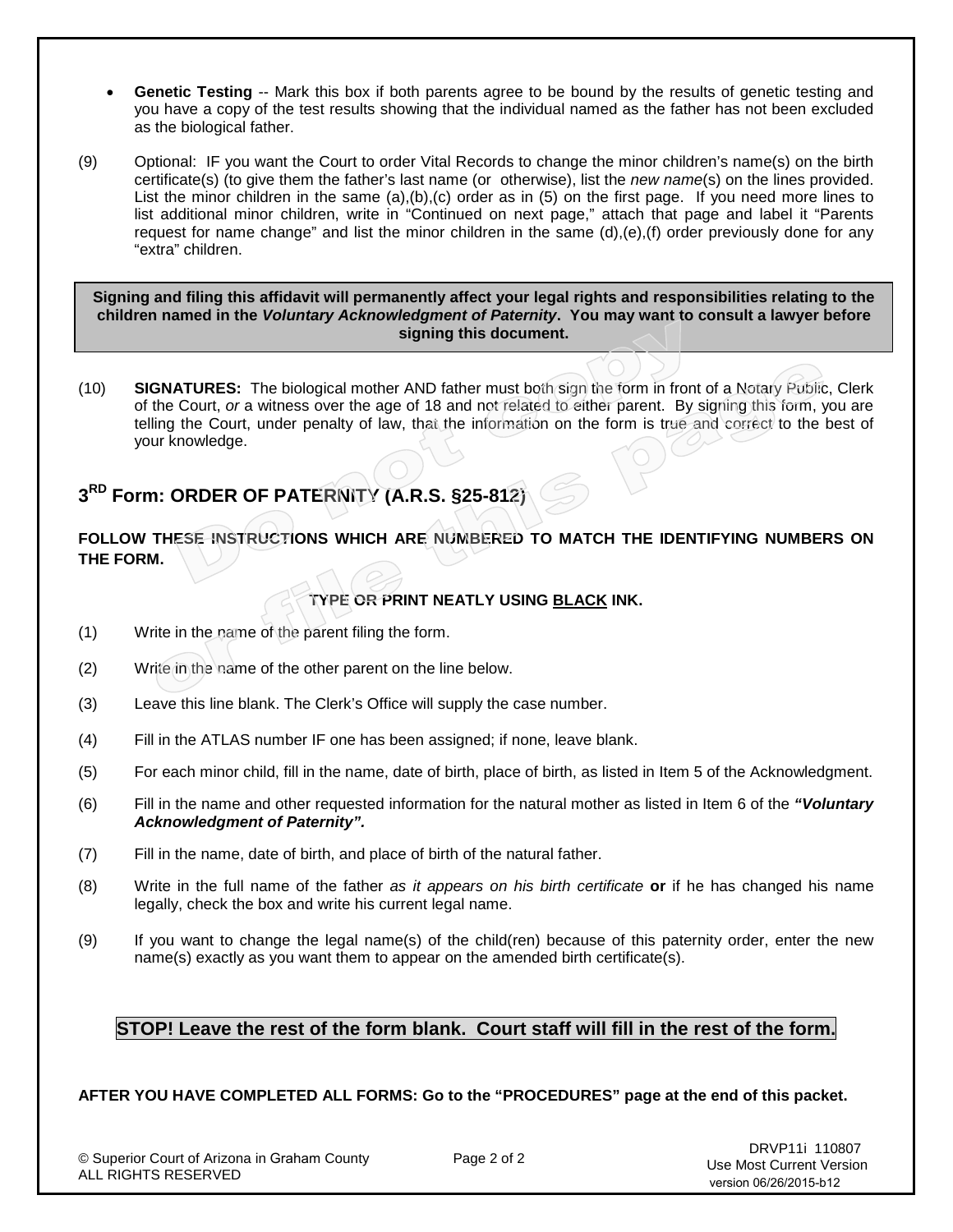| <b>Person Filing:</b>                                                                                                                                                                                                                                                                            |                                                                                                                |                            |
|--------------------------------------------------------------------------------------------------------------------------------------------------------------------------------------------------------------------------------------------------------------------------------------------------|----------------------------------------------------------------------------------------------------------------|----------------------------|
|                                                                                                                                                                                                                                                                                                  |                                                                                                                |                            |
| City, State, Zip Code: Name of State Assembly State, 2014<br><b>Telephone:</b> with a state of the state of the state of the state of the state of the state of the state of the state of the state of the state of the state of the state of the state of the state of the state of the state o |                                                                                                                |                            |
| Email Address: The Contract of Terms and Terms and Terms and Terms and Terms and Terms and Terms and                                                                                                                                                                                             |                                                                                                                |                            |
| <b>ATLAS Number:</b>                                                                                                                                                                                                                                                                             |                                                                                                                |                            |
| Lawyer's Bar Number: Wallet the Search State of the Search State of the Search State of the Search State of the                                                                                                                                                                                  |                                                                                                                | FOR CLERK'S USE ONLY       |
|                                                                                                                                                                                                                                                                                                  |                                                                                                                |                            |
| Representing $\Box$ Self, without a Lawyer or $\Box$ Attorney for $\Box$ Petitioner OR $\Box$ Respondent                                                                                                                                                                                         |                                                                                                                |                            |
|                                                                                                                                                                                                                                                                                                  | SUPERIOR COURT OF ARIZONA IN GRAHAM COUNTY                                                                     |                            |
| Petitioner                                                                                                                                                                                                                                                                                       | Case No.                                                                                                       |                            |
|                                                                                                                                                                                                                                                                                                  | <b>ATLAS No.</b>                                                                                               |                            |
| Respondent                                                                                                                                                                                                                                                                                       | <b>FAMILY COURT / SENSITIVE DATA</b>                                                                           |                            |
|                                                                                                                                                                                                                                                                                                  | <b>COVERSHEET WITH CHILDREN</b>                                                                                |                            |
|                                                                                                                                                                                                                                                                                                  | (CONFIDENTIAL RECORD)                                                                                          |                            |
|                                                                                                                                                                                                                                                                                                  | Fill out. File with Clerk of Court. Social Security Numbers should appear on this form only and                |                            |
| A. Personal Information:                                                                                                                                                                                                                                                                         | should be omitted from other court forms. Access Confidential pursuant to ARFLP 43(G)(1).<br><b>Petitioner</b> | <b>Respondent</b>          |
| Name                                                                                                                                                                                                                                                                                             |                                                                                                                |                            |
| Gender                                                                                                                                                                                                                                                                                           | Male or<br>Female                                                                                              | Female<br>Male or          |
|                                                                                                                                                                                                                                                                                                  |                                                                                                                |                            |
| Date of Birth (Month/Day/Year)                                                                                                                                                                                                                                                                   |                                                                                                                |                            |
| <b>Social Security Number</b>                                                                                                                                                                                                                                                                    | <b>WARNING: DO NOT INCLUDE MAILING ADDRESS ON THIS FORM</b>                                                    |                            |
|                                                                                                                                                                                                                                                                                                  | IF REQUESTING ADDRESS PROTECTION                                                                               |                            |
| <b>Mailing Address</b>                                                                                                                                                                                                                                                                           |                                                                                                                |                            |
| City, State, Zip Code                                                                                                                                                                                                                                                                            |                                                                                                                |                            |
| <b>Contact Phone</b>                                                                                                                                                                                                                                                                             |                                                                                                                |                            |
| <b>Email Address</b>                                                                                                                                                                                                                                                                             |                                                                                                                |                            |
| <b>Current Employer Name</b>                                                                                                                                                                                                                                                                     |                                                                                                                |                            |
| <b>Employer Address</b>                                                                                                                                                                                                                                                                          |                                                                                                                |                            |
| <b>Employer City, State, Zip Code</b>                                                                                                                                                                                                                                                            |                                                                                                                |                            |
| <b>Employer Telephone Number</b>                                                                                                                                                                                                                                                                 |                                                                                                                |                            |
| <b>Employer Fax Number</b>                                                                                                                                                                                                                                                                       |                                                                                                                |                            |
| <b>B. Child(ren) Information:</b>                                                                                                                                                                                                                                                                |                                                                                                                |                            |
| <b>Child Name</b><br>Gender                                                                                                                                                                                                                                                                      | <b>Child Social Security Number</b>                                                                            | <b>Child Date of Birth</b> |
|                                                                                                                                                                                                                                                                                                  |                                                                                                                |                            |
|                                                                                                                                                                                                                                                                                                  |                                                                                                                |                            |
| C.<br>Type of Case being filed - Check only one category.                                                                                                                                                                                                                                        |                                                                                                                | <b>Interpreter Needed:</b> |
| *Check only if no other category applies                                                                                                                                                                                                                                                         |                                                                                                                | <b>No</b><br><b>Yes</b>    |
| <b>Dissolution (Divorce)</b>                                                                                                                                                                                                                                                                     | <b>Paternity</b><br>*Legal Decision Maker                                                                      | If yes, what language?     |
| <b>Legal Separation</b>                                                                                                                                                                                                                                                                          | (Custody)/Visitation                                                                                           |                            |
| <b>Annulment</b>                                                                                                                                                                                                                                                                                 | *Child Support                                                                                                 |                            |
| <b>Order of Protection</b>                                                                                                                                                                                                                                                                       | <b>Other</b>                                                                                                   |                            |
| DO NOT COPY OR FILE THIS DOCUMENT. DO NOT SERVE THIS DOCUMENT TO THE OTHER PARTY.                                                                                                                                                                                                                |                                                                                                                |                            |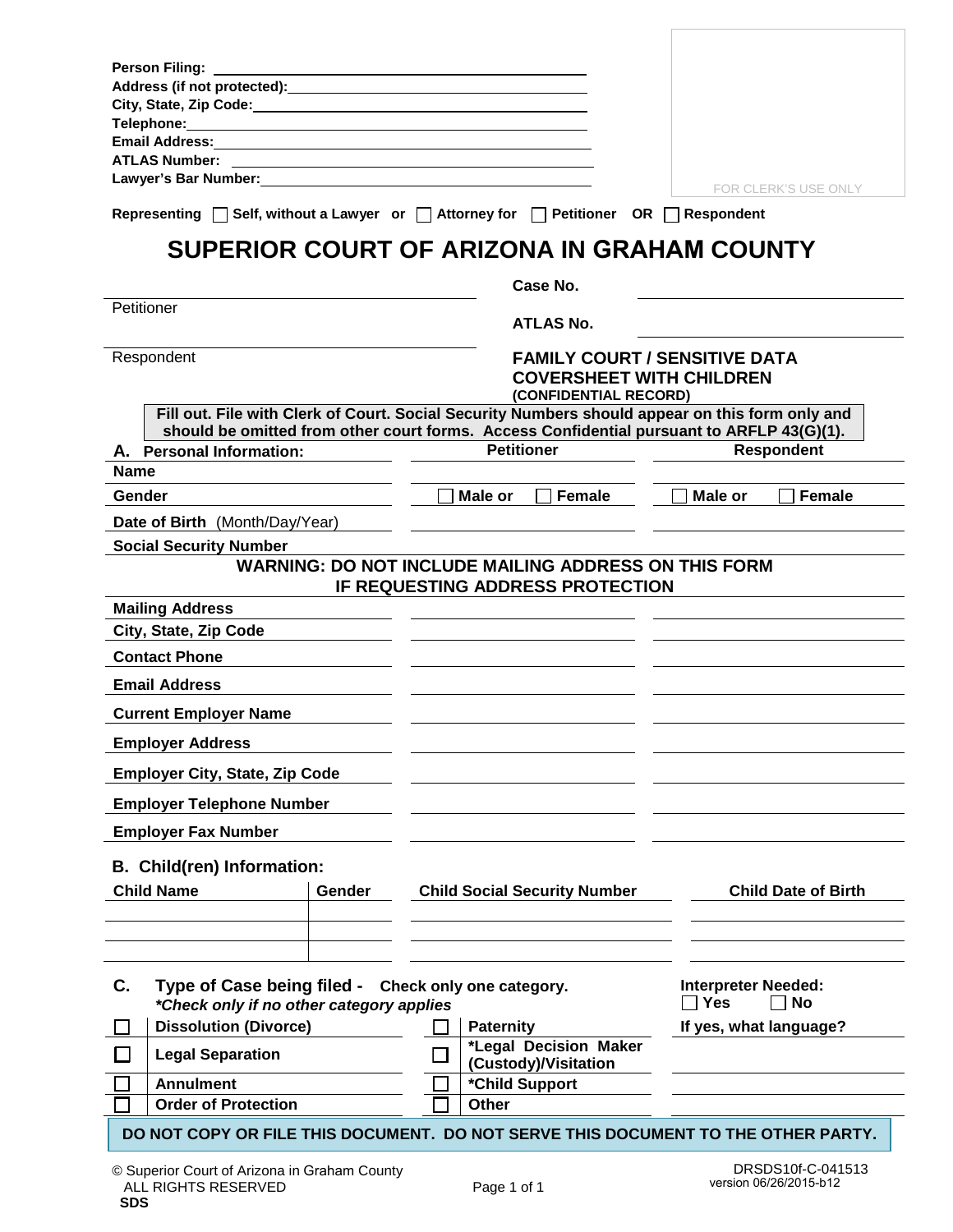| Person Filing: New York Changes and The Person Filing:                                                   |                      |
|----------------------------------------------------------------------------------------------------------|----------------------|
|                                                                                                          |                      |
|                                                                                                          |                      |
|                                                                                                          |                      |
|                                                                                                          |                      |
|                                                                                                          | FOR CLERK'S USE ONLY |
|                                                                                                          |                      |
| Representing $\Box$ Self, without a Lawyer or $\Box$ Attorney for $\Box$ Petitioner OR $\Box$ Respondent |                      |
| <b>SUPERIOR COURT OF ARIZONA</b><br><b>IN GRAHAM COUNTY</b>                                              |                      |
|                                                                                                          |                      |

Person Filing (Petitioner)

**(2) (3)** Case No.

**(4)** ATLAS No.

(if applicable)

### **VOLUNTARY ACKNOWLEDGMENT** Parent (Respondent) **OF PATERNITY** A.R.S. § 25-812

**(5) The Clerk is requested to issue an Order establishing paternity for the following**:

(List names as they appear on birth certificates, if any.)

|     | NAME(S): | First | Middle | (new) Last |
|-----|----------|-------|--------|------------|
| (a) |          |       |        |            |
| (b) |          |       |        |            |
| (c) |          |       |        |            |

**who were born on this date and at this location (below):** (List in same order as above.)

|     | Month / Day / Year | City, State, Nation of Birth |
|-----|--------------------|------------------------------|
| (a) |                    |                              |
| (b) |                    |                              |
| (c) |                    |                              |

**(6)** Mother's Full Name

Maiden Name **Date of Birth** Date of Birth **Date of Birth**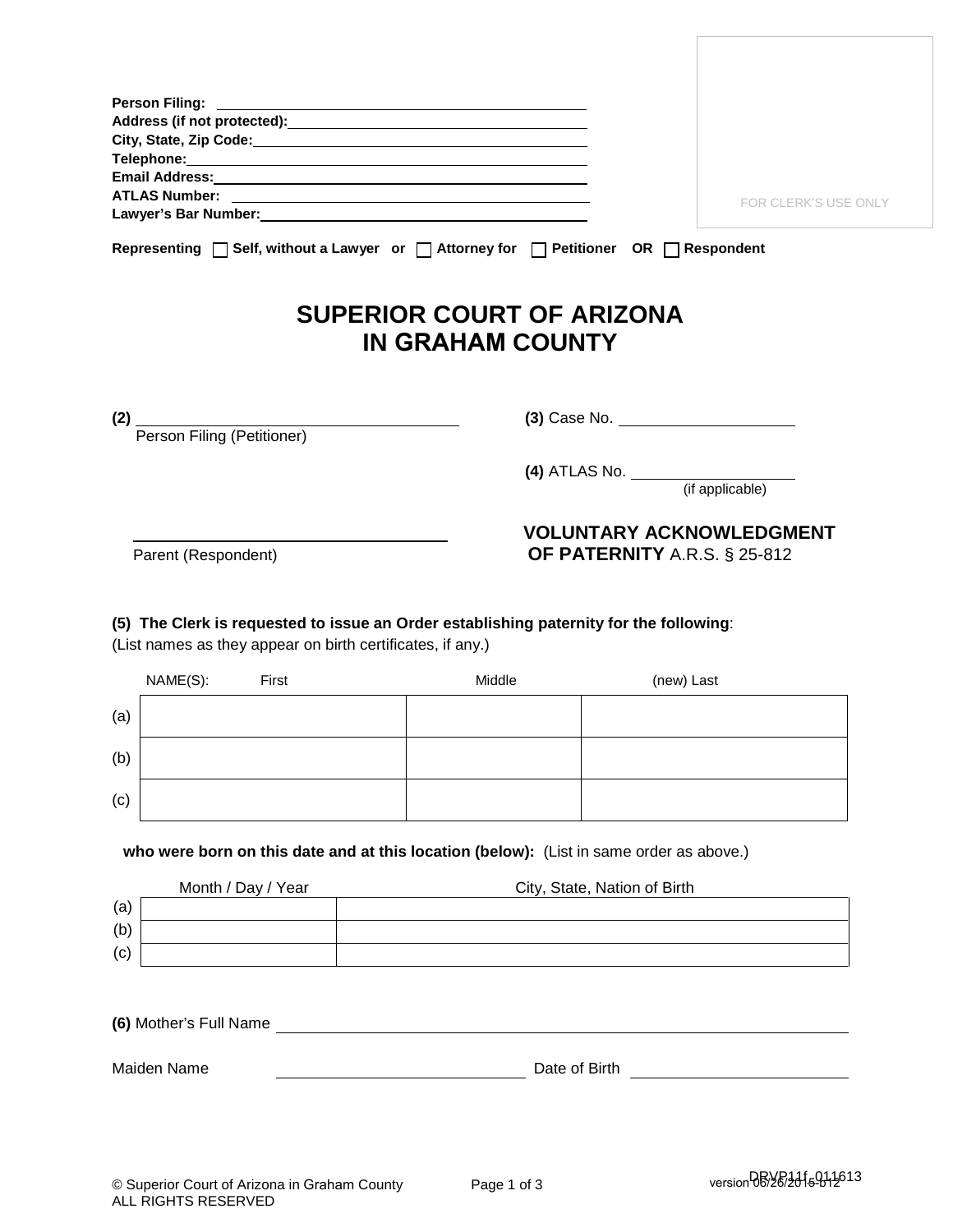Case No.

**The natural mother of the minor children was not married at the time of birth or at any time during the ten months prior to birth. The natural father is:** 

| (7) Father's Full Name            |
|-----------------------------------|
| Date of Birth                     |
| Birthplace (City, State, Country) |
| <b>Current Address</b>            |

**The parents request the Court to Order the Office of Vital Records to amend the birth certificate(s) to correct the name of the father.**

**(8) We base this request on:** (Mark **only** one)

**Affidavit of Acknowledgment,** by which we agree and acknowledge the natural father named above.

**OR**

**Genetic (DNA) Testing and Laboratory Affidavit:** Attached is an affidavit from a certified laboratory indicating that the father named above has not been excluded as the natural father of the children and we agree to be bound by the results of the genetic test.

### **(9) The parents request the Court to Order the Office of Vital Records to amend the birth certificate(s) to change the minor child(ren)'s name(s) TO:** (List in same order as **(5)**). (Optional)(New Names)

|     | Copuoriary (ivew ivalities) | Middle | Last |
|-----|-----------------------------|--------|------|
| (a) |                             |        |      |
| (b) |                             |        |      |
| (c) |                             |        |      |

### **IMPORTANT NOTICE: READ THIS BEFORE YOU SIGN:**

Arizona law requires that before voluntarily acknowledging paternity, you be given notice of the alternatives to, legal consequences of and the rights and responsibilities that result. You should know:

- •No one is required to voluntarily acknowledge paternity.
- •You have the right to seek legal advice before signing this document, and
- •If you are unsure who the father is, an alternative is to have genetic (DNA) testing done.

After you submit this *Voluntary Acknowledgement of Paternity*, the Clerk of Court or authorized personnel will issue an Order legally establishing the natural father. This Order is the same as a judgment of the Superior Court. After the Order is issued both parents will have all the rights and responsibilities of parents required by Arizona law. The Order does not decide issues about child support, parenting time or authority for legal decision making. However the Order includes a statement of Arizona law that the parent with whom the minor child has resided for the greater part of the last six months shall have authority for legal decision making unless otherwise ordered by the Court.

Arizona law allows either parent to rescind the acknowledgment of paternity if certain requirements are met. See § 25-812(H) of the Arizona Revised Statutes for the requirements.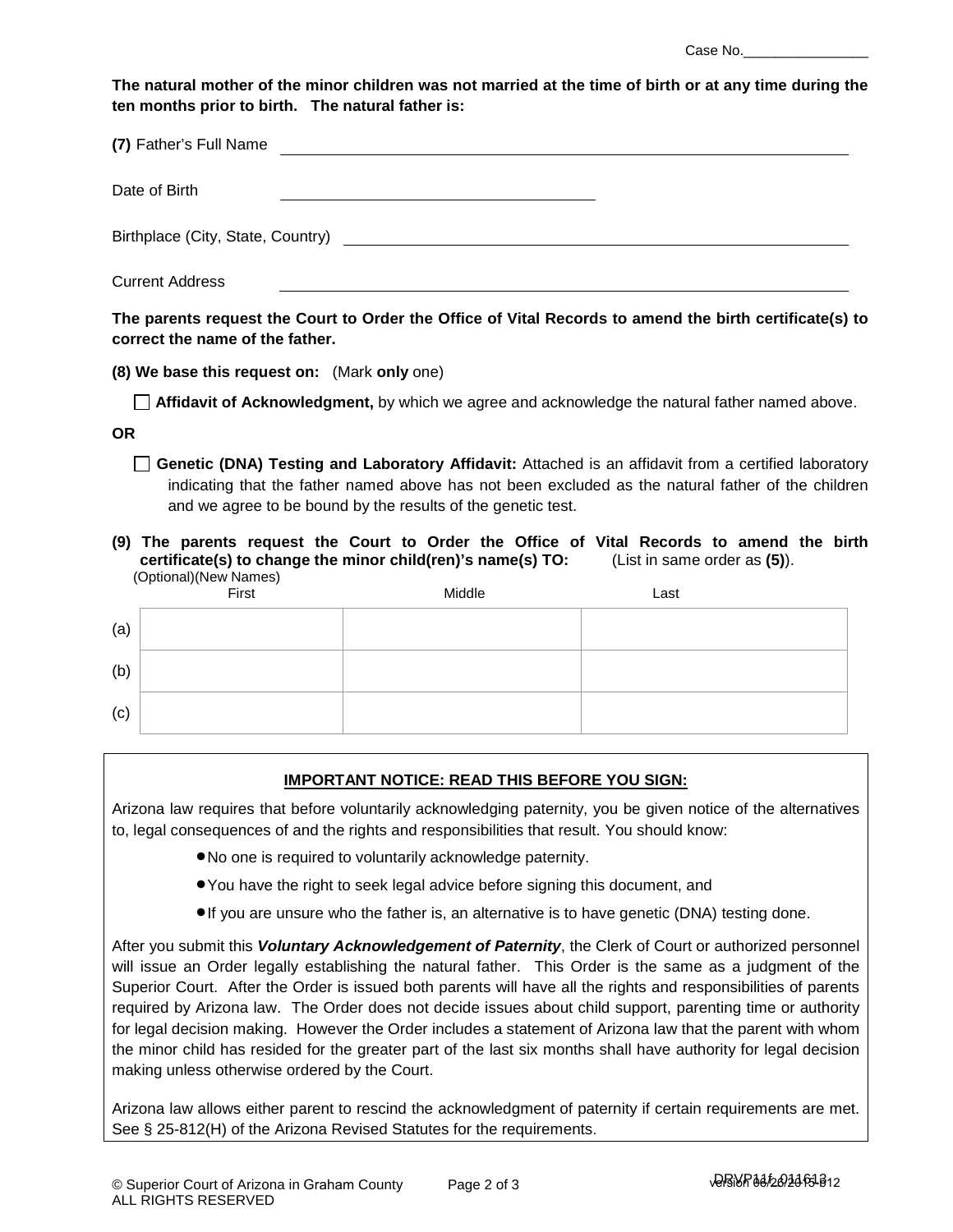| This document can be notarized OR witnessed.<br>Witness must be at least 18 years of age and not related to either parent by blood or marriage.<br>Sign only in presence of Deputy Clerk of Court, Notary, or Witness. |                                                       |                                                                                                                         |      |  |  |  |
|------------------------------------------------------------------------------------------------------------------------------------------------------------------------------------------------------------------------|-------------------------------------------------------|-------------------------------------------------------------------------------------------------------------------------|------|--|--|--|
| (10) Signature of Mother                                                                                                                                                                                               | Date                                                  | Signature of Actual Father<br>(10)                                                                                      | Date |  |  |  |
| Printed Name of Mother                                                                                                                                                                                                 | Date                                                  | Printed Name of Actual Father                                                                                           | Date |  |  |  |
|                                                                                                                                                                                                                        |                                                       | (IF NOT NOTARIZED OR VERFIED BY DEPUTY CLERK OF COURT, WITNESSED BELOW)<br><b>VOLUNTARY ACKNOWLEDGMENT OF PATERNITY</b> |      |  |  |  |
| Signature of Witness                                                                                                                                                                                                   |                                                       | (Not required if notarized or verified by a Clerk of the Superior Court on preceding page.)<br>Signature of Witness     |      |  |  |  |
| <b>Printed name of Witness</b><br>Printed name of Witness                                                                                                                                                              |                                                       |                                                                                                                         |      |  |  |  |
| <b>Address of Witness</b>                                                                                                                                                                                              |                                                       | <b>Address of Witness</b>                                                                                               |      |  |  |  |
| City, State, Zip Code                                                                                                                                                                                                  | City, State, Zip Code                                 |                                                                                                                         |      |  |  |  |
| Acknowledged before me this: _________________________                                                                                                                                                                 |                                                       | Acknowledged before me this: ________________                                                                           |      |  |  |  |
| Deputy Clerk or Notary<br>Seal/My commission expires:                                                                                                                                                                  | Deputy Clerk or Notary<br>Seal/My commission expires: |                                                                                                                         |      |  |  |  |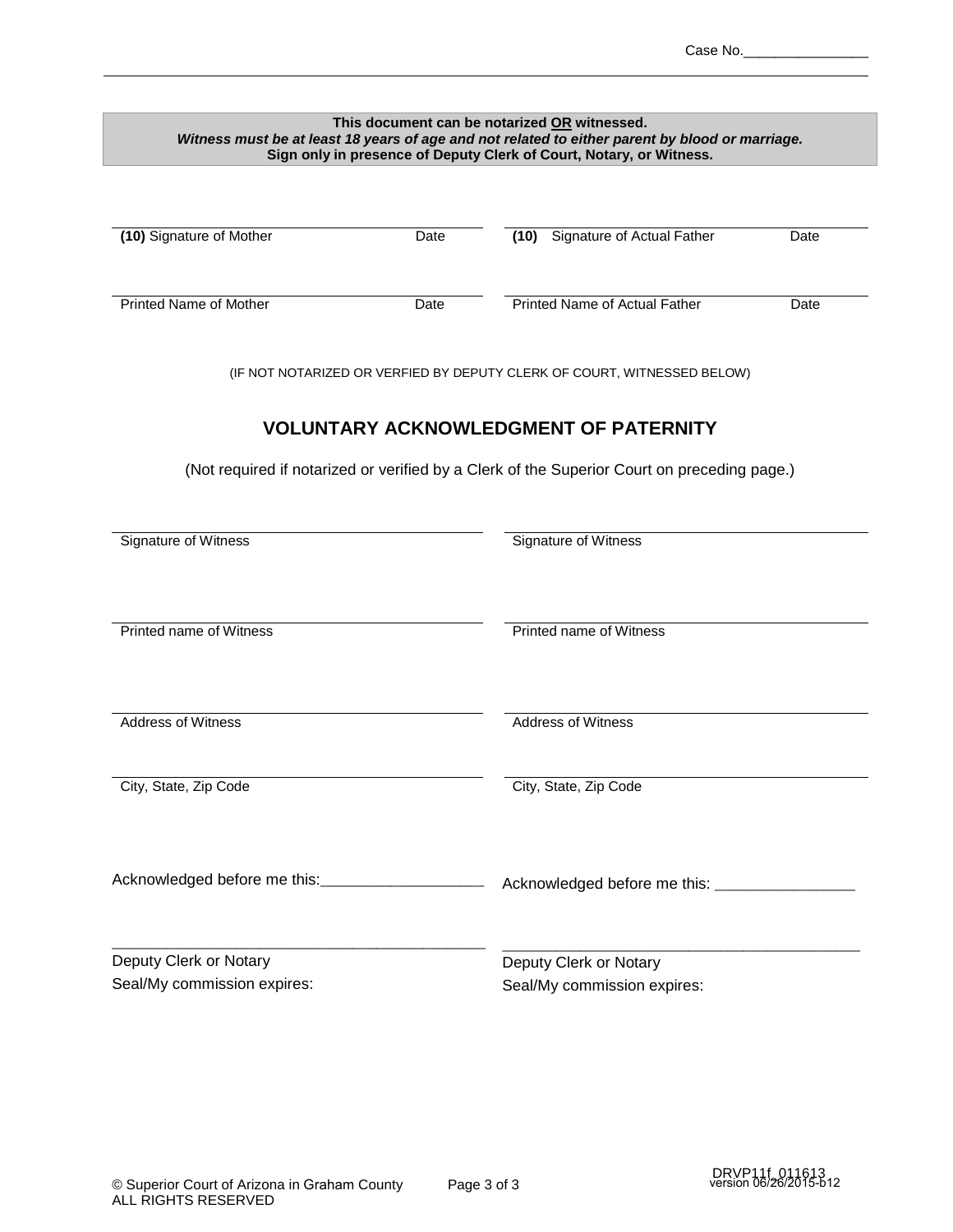|     | Lawyer's Bar Number: Management Communication of the United States and District Communications and District Co                                                                                        |                                                                                                                       |                                              | FOR CLERK'S USE ONLY                      |
|-----|-------------------------------------------------------------------------------------------------------------------------------------------------------------------------------------------------------|-----------------------------------------------------------------------------------------------------------------------|----------------------------------------------|-------------------------------------------|
|     | Representing $\Box$ Self, without a Lawyer or $\Box$ Attorney for $\Box$ Petitioner OR $\Box$ Respondent                                                                                              |                                                                                                                       |                                              |                                           |
|     |                                                                                                                                                                                                       | <b>SUPERIOR COURT OF ARIZONA</b><br><b>IN GRAHAM COUNTY</b>                                                           |                                              |                                           |
|     |                                                                                                                                                                                                       |                                                                                                                       |                                              |                                           |
|     | (2)                                                                                                                                                                                                   |                                                                                                                       | (4) ATLAS No. _____________________          |                                           |
|     | Other Parent (Respondent)                                                                                                                                                                             |                                                                                                                       | <b>ORDER OF PATERNITY</b><br>A.R.S. § 25-812 |                                           |
|     | <b>BASED ON THE REQUEST FILED, for the minor children whose names appear on birth certificates as:</b>                                                                                                |                                                                                                                       |                                              |                                           |
| (5) | First                                                                                                                                                                                                 | Middle                                                                                                                |                                              | Last                                      |
| (a) |                                                                                                                                                                                                       | the control of the control of the control of the control of the control of the control of                             |                                              |                                           |
| (b) |                                                                                                                                                                                                       | the control of the control of the control of the control of the control of                                            |                                              |                                           |
| (c) |                                                                                                                                                                                                       |                                                                                                                       |                                              |                                           |
|     | Who were born on this date and at this location (below): (List in same order as above)                                                                                                                |                                                                                                                       |                                              |                                           |
|     | Month/ Day /Year                                                                                                                                                                                      |                                                                                                                       | City, State, Nation of Birth                 |                                           |
| (a) |                                                                                                                                                                                                       | the control of the control of the control of the control of the control of                                            |                                              |                                           |
| (b) |                                                                                                                                                                                                       |                                                                                                                       |                                              |                                           |
| (c) |                                                                                                                                                                                                       |                                                                                                                       |                                              |                                           |
|     |                                                                                                                                                                                                       |                                                                                                                       |                                              |                                           |
|     | <b>Maiden Name</b>                                                                                                                                                                                    | <u> 1989 - Johann Barbara, martin amerikan basar dan basa dan basa dan basa dalam basa dalam basa dalam basa dala</u> |                                              |                                           |
|     | Date of Birth                                                                                                                                                                                         |                                                                                                                       |                                              |                                           |
|     | THE COURT FINDS:                                                                                                                                                                                      |                                                                                                                       |                                              |                                           |
|     | The mother was not legally married when the minor child(ren) were born or at any time during the 10<br>months prior to birth, and the parties agree that the natural father of the minor children is: |                                                                                                                       |                                              |                                           |
|     | (7) Father's Full Name                                                                                                                                                                                |                                                                                                                       |                                              |                                           |
|     | Date of Birth                                                                                                                                                                                         |                                                                                                                       |                                              |                                           |
|     |                                                                                                                                                                                                       |                                                                                                                       |                                              | DRVP8 1f-011613<br>version 06/26/2015-b12 |
|     | © Superior Court of Arizona in Graham County<br>ALL RIGHTS RESERVED<br><b>ORD</b>                                                                                                                     | Page 1 of 2                                                                                                           |                                              |                                           |